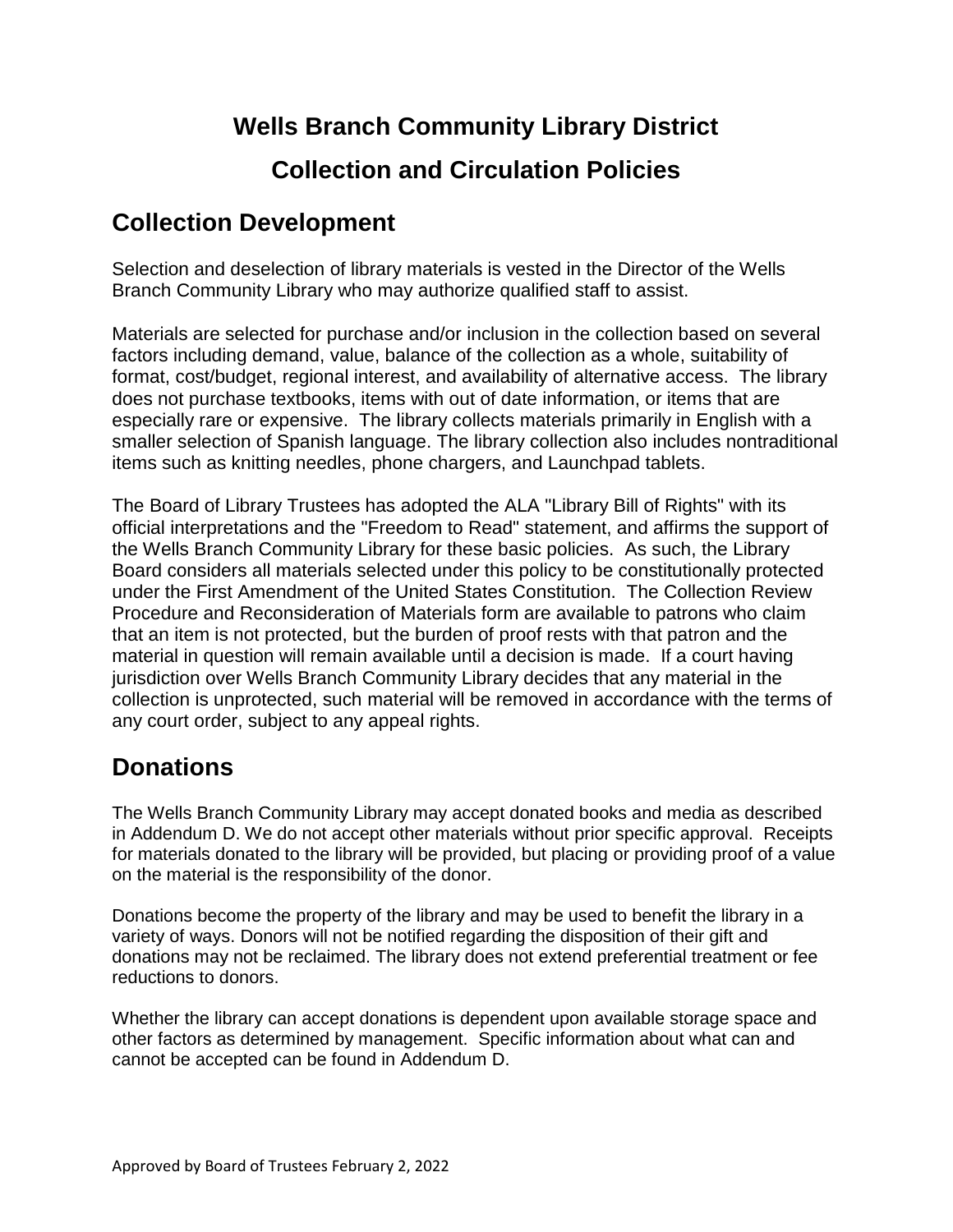## **Library Cards and Accounts**

The holdings of the Wells Branch Community Library are available through use in the library building, through home use of materials via check-out, digitally through databases and the digital library, and through interlibrary loan.

Any adult Texas resident who applies for a Wells Branch Community Library borrowing card with proper identification, may receive a library card free of charge provided there are no outstanding fines over \$5.00 and/or overdue materials listed in their household. A valid government issued photo ID showing date of birth is required, along with proof of current address. The library accepts the same documents as the DMV for proof of address.

Parents and/or legal guardians may apply for a present child over the age of 5 using the adult's ID. Parents/guardians are financially responsible for all materials borrowed with a child's card but not entitled to borrowing information or other access to the account.

Wells Branch Community Library cards must be renewed every three years by showing the card, photo identification and proof of address at the library. Cards cannot be renewed if there are outstanding fines (in any amount) or overdue items in the household.

## **Privacy of Records**

The library will record Texas state-issued ID or driver's license numbers (or other identifying information) for all adults and a date of birth for all library card holders. This information will not be shared.

All circulation records, including youth accounts, are confidential and will be discussed only with the individual to whom the account is registered.

## **Borrowing Materials**

To borrow library materials, patrons must present a valid Wells Branch Community Library card in their own name. Borrowing privileges are not transferable and are to be exercised in person by all borrowers. Borrowers are responsible for materials checked out from the time borrowed until confirmed returned to the library. Materials cannot be returned to any other library or facility.

Specialty items, such as Kindles and Launchpads, are only available to established adult patrons with clear accounts and require a separate borrower agreement.

Digital materials and database access are available equally to all patrons. Check-out periods and limits are determined by the contract with the providing vendor.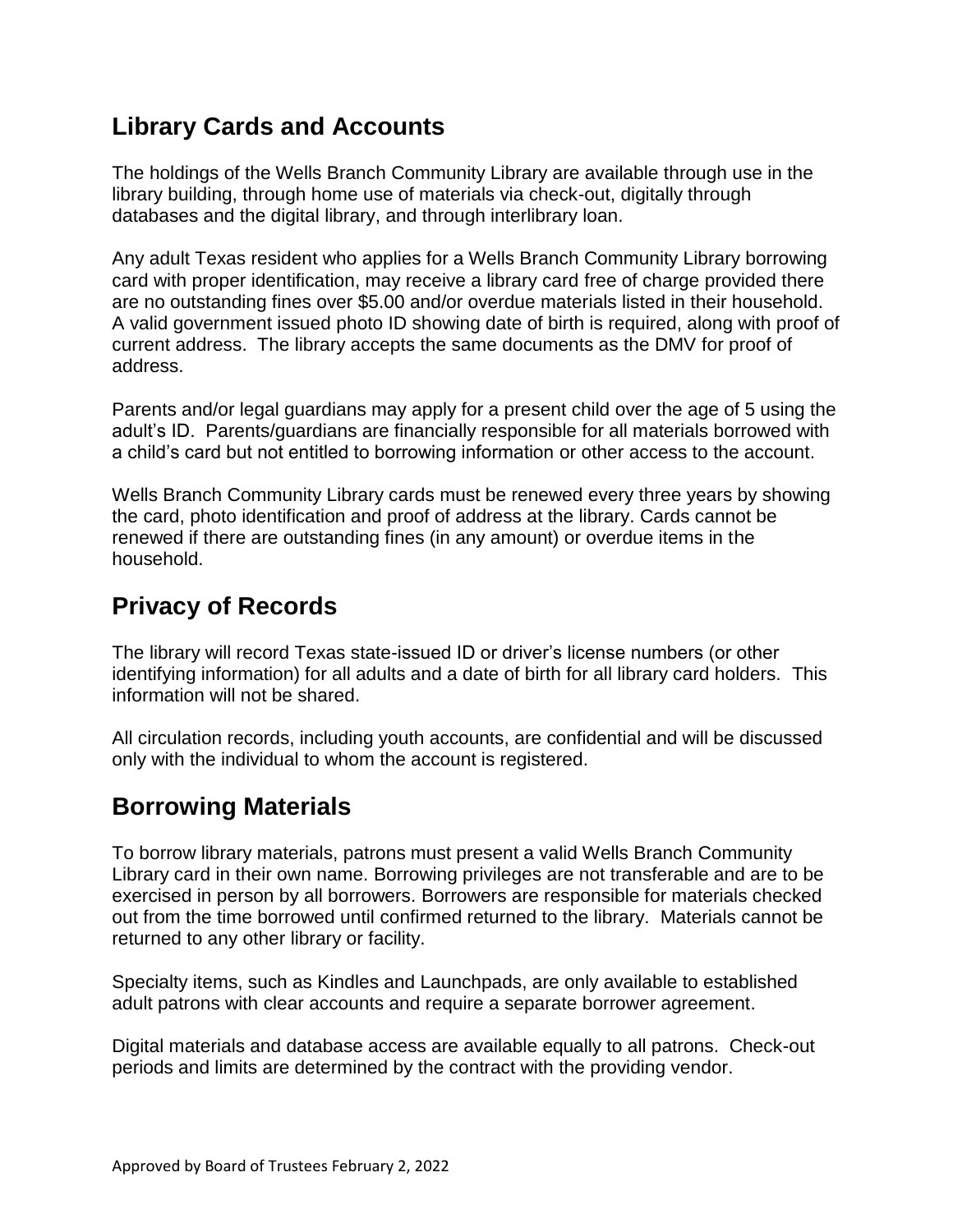#### **Reserves**

Patrons in good standing may reserve items to be pulled as they become available. Patrons are notified by the circulation system when a reserved item is ready and the item will be held for 4 days before returning to circulation. Any patron who fails to collect 40 reserves within a rolling twelve month period will be blocked from reserves for twelve months.

#### **Interlibrary Loan**

Materials not owned by the Wells Branch Community Library may be borrowed from other libraries or a photocopy may be purchased through Interlibrary Loan service on behalf of library borrowers. Information about Interlibrary Loan services can be found in the Interlibrary Loan Policy.

#### **Homebound Services**

Service may be offered to adults in 78728 who are unable to visit the library for medical reasons and are eligible for a library card. Services could include delivery to a home or facility coordinator, pick-up by proxy of bagged and pre-selected items, or another arrangement. Those services, when available, are described in the agreements.

#### **Overdue, Lost or Damaged Materials**

Overdue video or specialty library materials accrue late fees as described in the Schedule of Fines and Fees (Addendum A). Print materials do not accrue late fees, but will block a household from services when overdue.

Lost materials must be paid for by the borrower. Borrowers must also pay to replace an item damaged beyond a simple staff repair. In both cases, replacement cost will include the price of the item and a processing fee (see Addendum A). Patrons may not independently purchase a replacement item in lieu of paying the replacement cost of library materials. Items which are paid for according to policy belong to the paying patron. Refunds are not given for materials that are later returned to the library.

#### **Loss or Suspension of Privileges**

Fines of \$5.00 or more, items overdue, material damage, or other breaches of policy by any member of a household will cause that entire household to have their privileges suspended until all accounts in that household have been completely cleared. A household is defined as all individuals who live in the same residence.

Specific borrowing services, such as reserves and specialty items, may be suspended or revoked by library management for misuse.

Any library communication that is returned to the library as undeliverable will result in the patron's library account being blocked until proof of correct contact information is provided by the cardholder.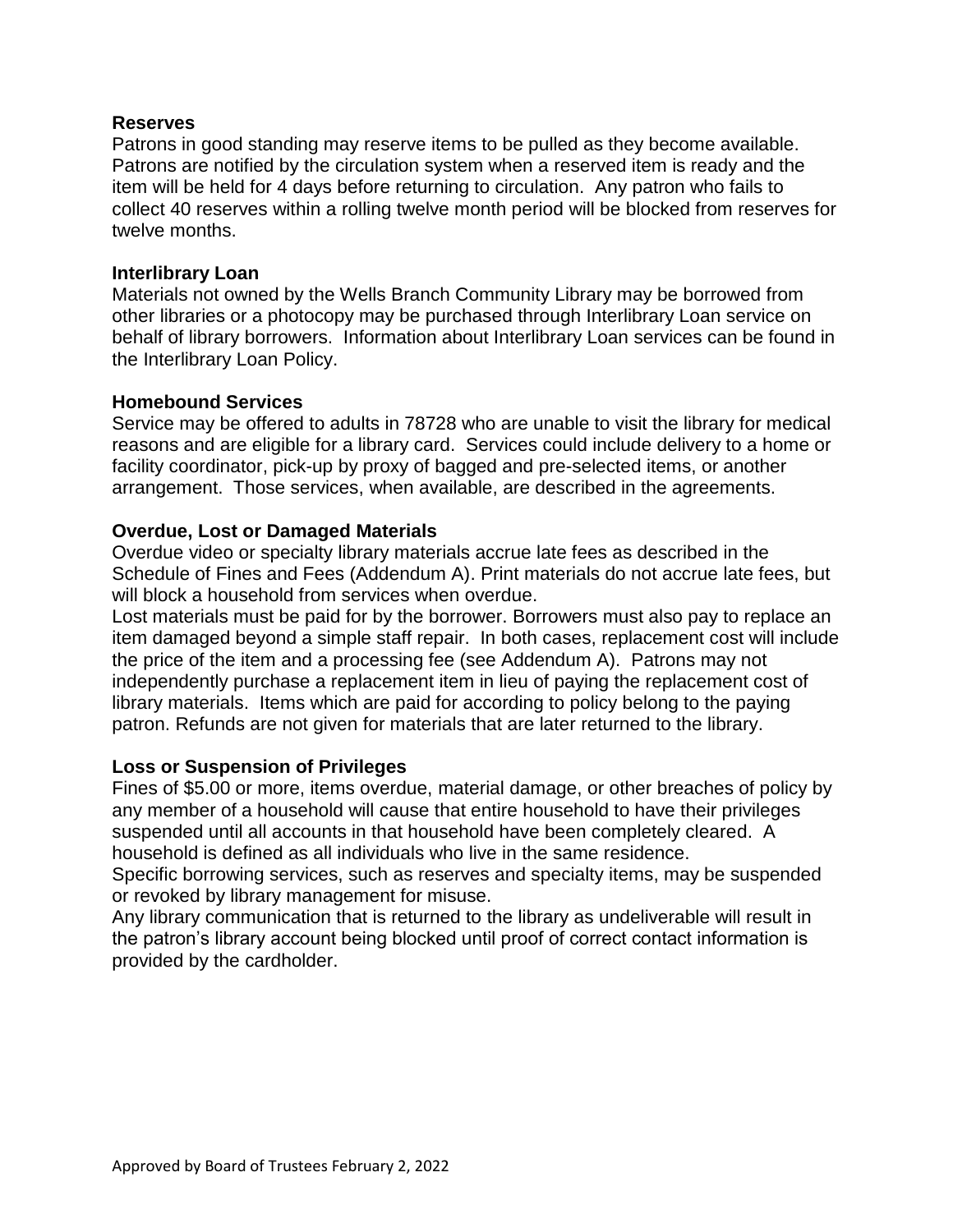## **Addendum A**

### **Schedule of Fines and Fees**

Fines and fees are not refundable.

The library cannot provide or sell consumable office supplies.

All charges that are or may be subject to sales tax are listed at the tax-included rate.

- Interlibrary Loan Shipping: \$3.25 per item
- Faxing: 25 cents per page
- Printing: 10 cents per page for black & white, 50 cents per page for color
- Returned checks: \$35 per incident
- Credit or Debit Card Online Processing: \$1 per transaction
- Overdue items:
	- $\circ$  \$1 per day for films and other A/V materials
	- o \$5 per day for technology items such as Kindles, Launchpads and **Hotspots**
- Damage or Loss of Launchpad, Kindle., Hotspot or other specialty items are listed in the specific borrowing agreements.

Damage or Loss of circulating items that do not carry a specialized borrowing agreement are charged at the replacement rate plus a \$5 processing fee.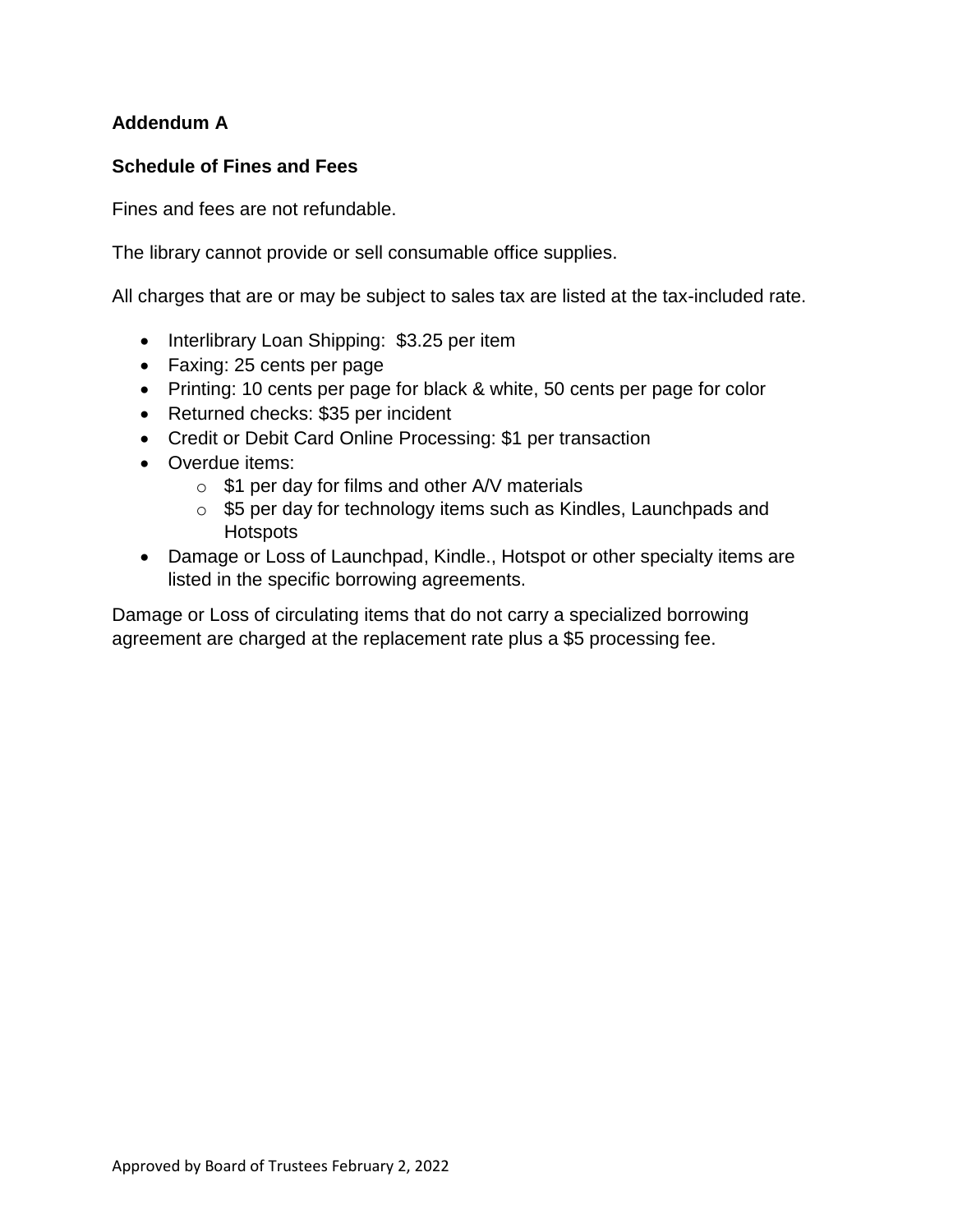### **Addendum B**

### **Circulation Limits for Physical Materials**

#### **Check Out Limits (per card)**

- Total items per card- 30
- Books 30 items
- Videos/ DVDs 5 items
- Television season on DVD 1 item
- Great Courses (mixed formats) 1 item
- Audio books on CD 5 items
- Music CDs 10 items
- Magazines 5 items
- Kindle- 1 item per household
- Launchpad, Game, Kindle or Wonderbook- 1 item
- Armchair Traveler Kits, storytime in a bag, or explorer kits- 1 item per household
- New library users are limited to an initial check out of only five books and one audiobook per account and no movies or other materials on the first visit.
- Most circulating library materials may be renewed twice if not on "reserve" by another patron. The following classes of materials with limited circulation may not be renewed: magazines, DVDs, kindles, launchpads, hotspots, storytime in a bag and explorer kits.
- Reserves are limited to 2 DVDs and 10 items total per account.

## **Check-Out Periods**

- Books- 2 weeks
- Video/ DVD/ TV DVD- 1 week
- Mobile Hotspot- 1 week
- Great Courses- 2 weeks
- Audiobooks and/or music on CD- 2 weeks
- Magazines- 2 weeks
- Kindle, Game, Launchpad or Wonderbook- 2 weeks
- Armchair Traveler Kit,Storytime in a Bag and Explorer Kits- two weeks
- Knitting Needles- 2 weeks
- Phone charging cords- 4 hour in library use only
- Bike Locks- 4 hour in library use only
- Reserves are held for four days from notification, then returned to circulation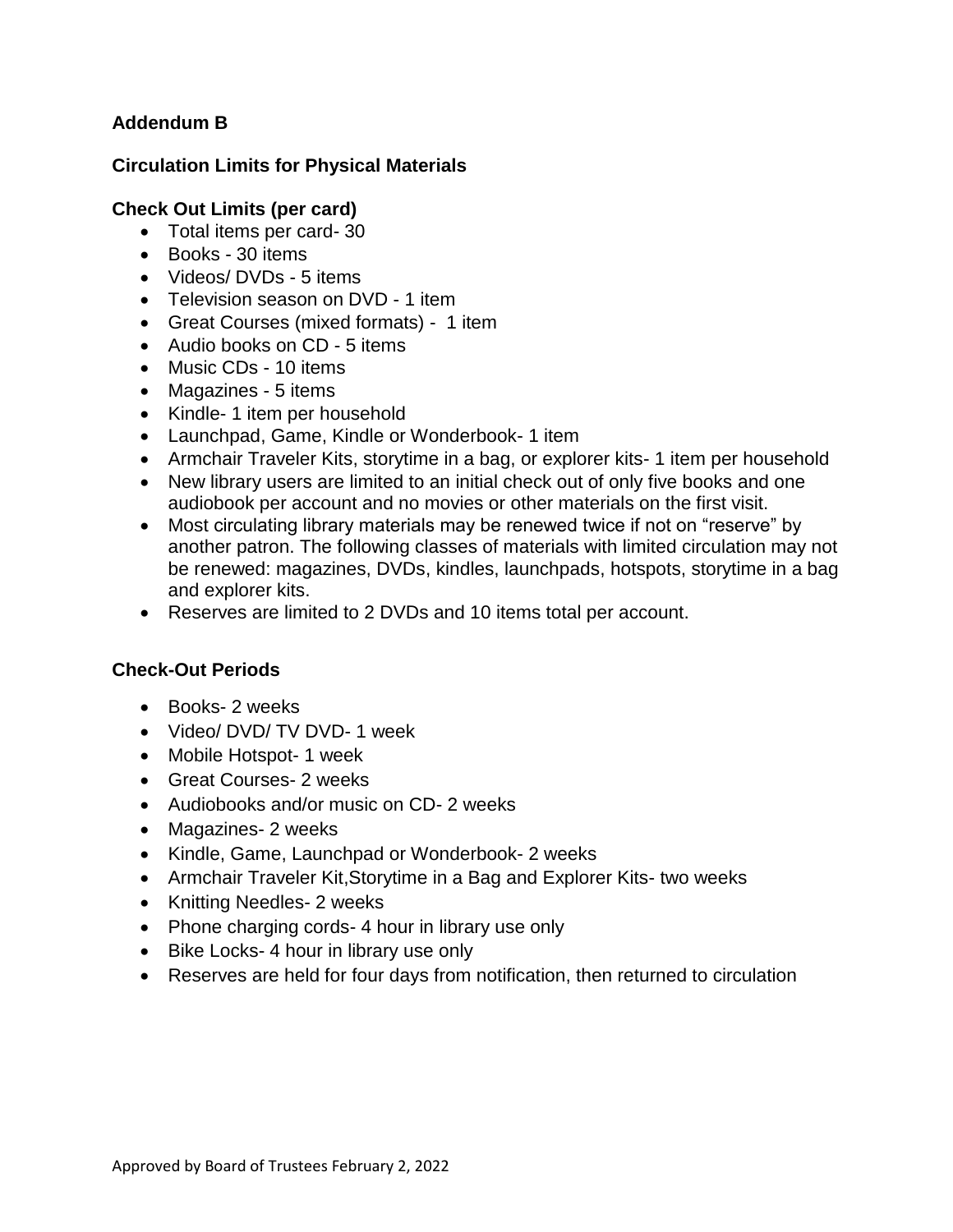### **Addendum C**

#### **Collection Review Procedure**

- The Board of Trustees recognizes the right of individuals to question materials in the Library collection. The Library will give serious consideration to each patron's opinion. Material being questioned will remain available to patrons until a decision is made.
- The Board of Trustees of the Wells Branch Community Library believes that restriction of materials is a purely individual matter and that while anyone is free to reject for himself/herself books and/or library material of which he/she does not approve, the individual cannot restrict the freedom of others to read, view, or hear.
- Parents or guardians have the responsibility to guide and direct the reading/viewing/ listening of their own minor children.
- Library materials that are part of an externally held digital collection or consortium are not eligible for review.
- Any patron questioning materials in the Library collection may complete a Request for Reconsideration form, which will be handled by the library director according to procedure as described on the form.
- A patron may appeal the library director's decision to the Board of Trustees.